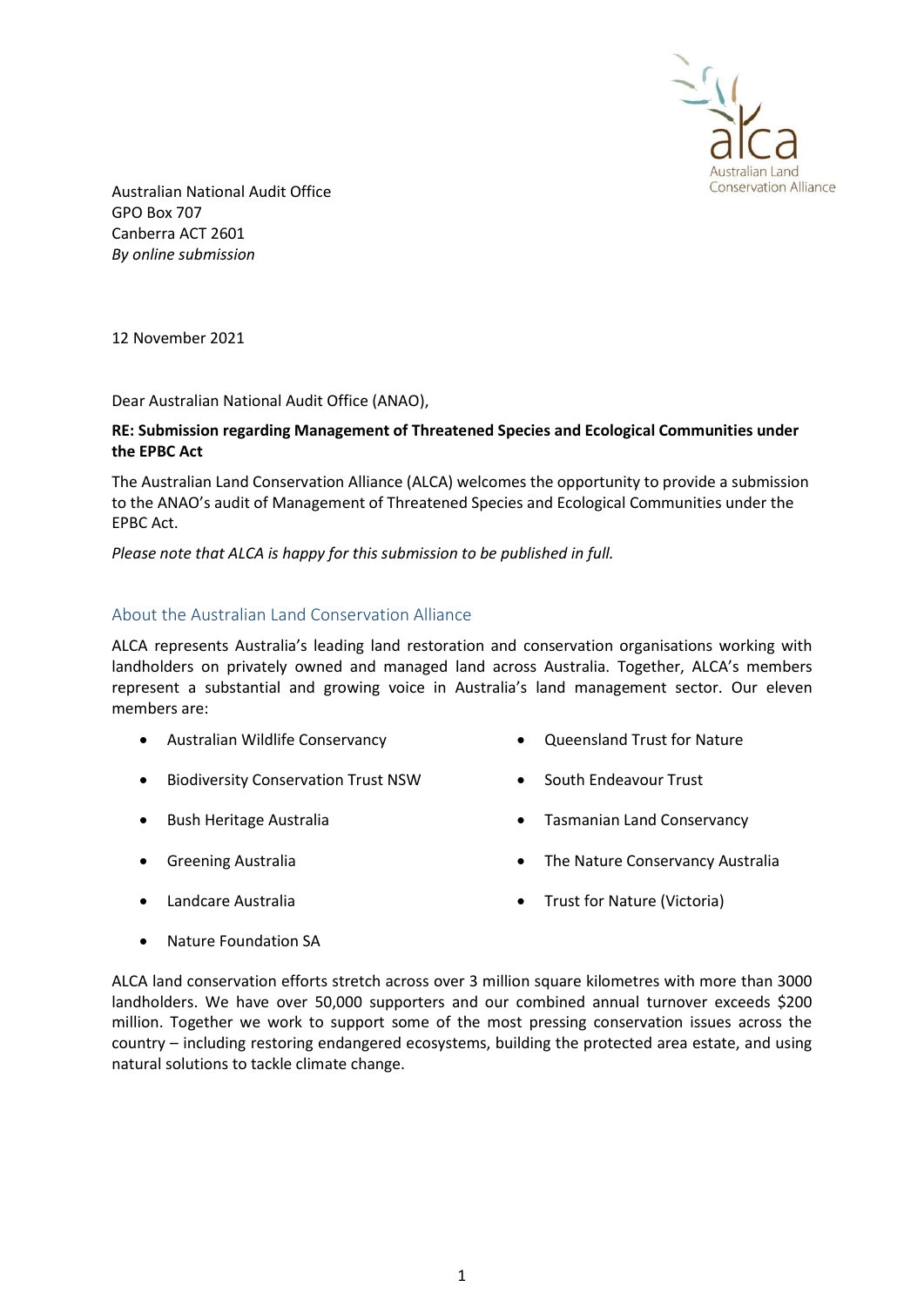

# Key findings

### Recovery Plans

- 1. Recovery Plans should remain a mandatory requirement of listing a threatened species or ecological community and should not be replaced by Conservation Advices as is currently being proposed by the Department of Agriculture, Water and the Environment<sup>1</sup>.
- 2. The Federal Government should provide additional resourcing to ensure its obligations to list threatened species and ecological communities and develop and support Recovery Plans are met and are timely.
- 3. Greater coordination and transparency should be generated to ensure seamless integration of the multiple planning streams including Regional Planning, Recovery Planning and Threat Abatement Planning.

### An enlarged role for Critical Habitat in recovery efforts

- 4. As a related issue, the identification of 'critical habitat' within Recovery Plans and their relationship to the Register of Critical Habitat requires greater transparency and improved standards.
- 5. Critical habitat identified by recovery teams or in Recovery Plans should be assessed by the Threatened Species Scientific Committee and subsequently listed on the Register of Critical Habitats.
- 6. The Federal Government should review and update the process for rapidly identifying and listing critical habitat in response to large-scale disturbance events such as the 2019-2020 bushfires.

## Regional planning

7. Improved Regional Planning should be adopted, as recommended in the Samuel EPBC Act review<sup>2</sup>. Further integration of the multiple levels of conservation planning is an important step to ensure efficient threat abatement and conservation management work hand in hand.

#### Transparency and accountability

- 8. Where Ministers or other decision makers are exercising discretion, the reasons for those decisions should be made readily available for public consideration and scrutiny.
- 9. For example, minutes of Threatened Species Scientific Committee meetings should be published.

<sup>&</sup>lt;sup>1</sup> See: 'Proposed changes to conservation planning decisions', Department of Agriculture, Water and the Environment; https://haveyoursay.awe.gov.au/recovery-plan-decisions

<sup>&</sup>lt;sup>2</sup> See Recommendation 25(b): Samuel G (2020), Independent Review of the EPBC Act 1999; https://epbcactreview.environment.gov.au/resources/final-report/recommendations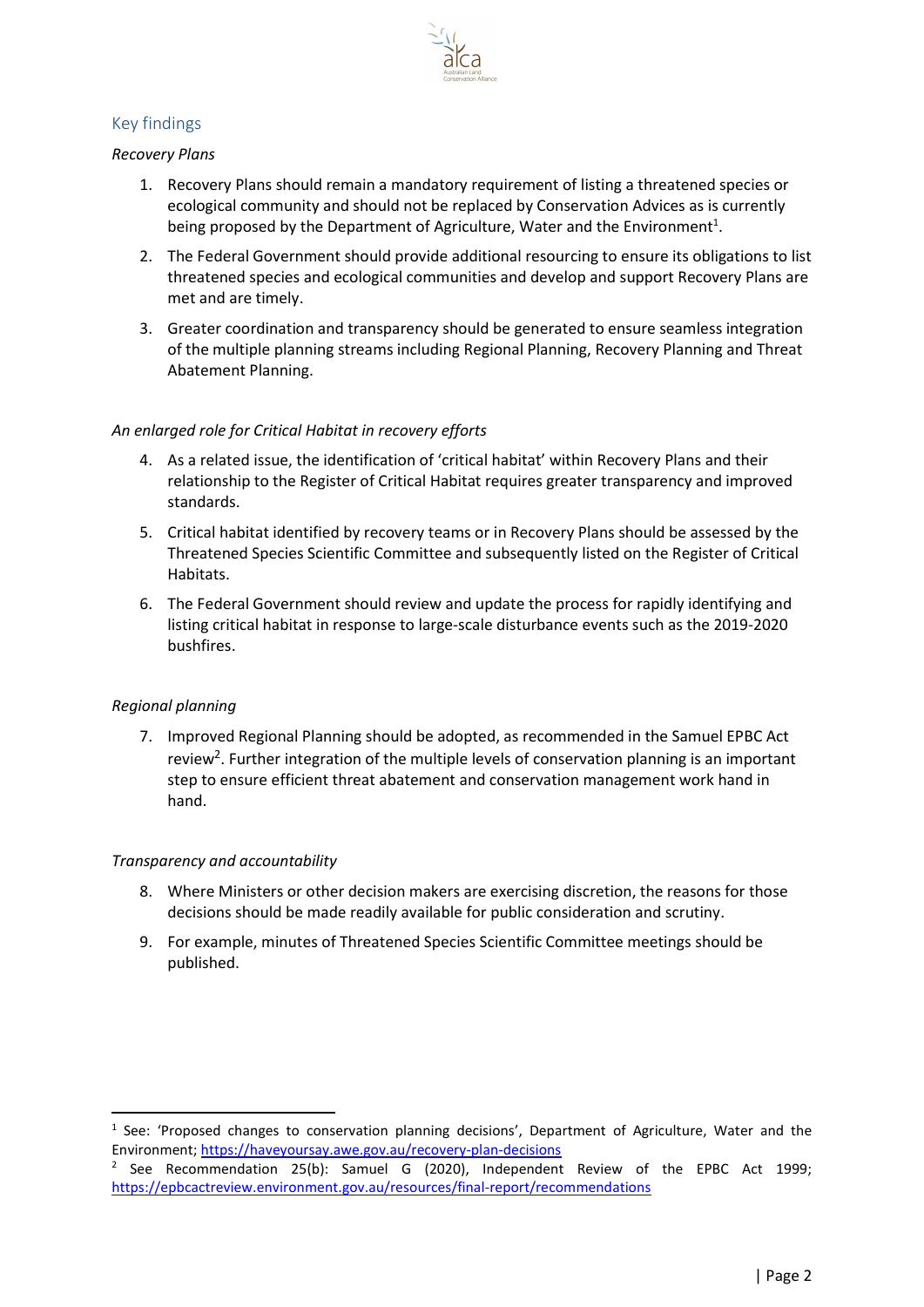

## Recovery Plans and Conservation Advices

As highlighted in ALCA's submission to the Samuel Review of the EPBC Act Review<sup>3</sup>, recovery plans are the key instrument in the Act to drive improvements in conservation status, yet less than half of Australia's nationally-listed threatened species have recovery plans in place and many existing plans are unfinished or significantly out of date.

Instead of the proposed switch to a much greater reliance upon Conservation Advices, the current lengthy delays in preparing Recovery Plans should instead be a trigger to invest more strategically in the planning processes, as recommended by the Samuel EPBC Act review<sup>4</sup>.

Recovery Plans need to be a mandatory, not discretionary, requirement of listing a threatened species or ecological community, including detailed recovery goals, actions, estimated timeframes to achieve goals and milestones, and metrics to measure progress.

If this cannot be achieved, then national level strategic plans, supported by shorter action plans for specific species, should be considered. However, as Conservation Advices do not reach even this threshold of detail, they should be used to supplement rather than to replace Recovery Plans.

Adequate funding for planning and implementation of recovery plans is vital, and it is ALCA's view that funding resource shortfalls continue to be the most significant impediment to the timely development and implementation of Recovery Plans. This is easily remedied, unlike many of the more intractable threats facing Australian biodiversity.

## An enlarged role for Critical Habitats in recovery efforts

In addition to the importance of the timeliness in the development of Recovery Plans, an important opportunity exists for the Department to improve its transparency and standards in identifying 'critical habitat' within Recovery Plans and its relationship to the Register of Critical Habitat.

The under-utilisation of critical habitat provisions is in stark contrast with the US Endangered Species Act of 1973 where critical habitat listings have been used extensively and have a marked improvement in the likely recovery of threatened species populations<sup>5</sup>. The Nature Conservancy has proposed that critical habitat identified by recovery teams or in recovery plans be assessed by the Threatened Species Scientific Committee with subsequent listing on the Register.

There is also a broader need to review the process for rapidly identifying and listing critical habitat in response to large-scale disturbance events that might make remaining undisturbed habitat highly important in a short space of time. The unprecedented 2019-2020 bushfires of southern and eastern Australia highlights this issue. The size of the area burnt and intensity of the fire has meant that the majority of habitat for a large number of threatened species was impacted, and this placed – and continues to place – high conservation value on the unburnt refuges that remain.

Considering the importance of unburnt refuges, applying the precautionary principle may mean that many or most unburnt areas within or adjoining fire scares would qualify as critical habitat, even without full surveys of these refuges to determine species occupancy or immediate suitability.

<sup>&</sup>lt;sup>3</sup> See: ALCA (2020), ALCA submission to the Independent Review of the EPBC Act 1999;

https://alca.org.au/wp-content/uploads/2020/06/ALCA-Submission-to-the-Samuel-Review.pdf

<sup>4</sup> See Recommendation 25: Samuel G (2020), Independent Review of the EPBC Act 1999; https://epbcactreview.environment.gov.au/resources/final-report/recommendations

<sup>&</sup>lt;sup>5</sup> Taylor, M., Suckling, K. and Rachlinski, J. (2005) The effectiveness of the Endangered Species Act: A quantitative analysis. BioScience 55: 360-367.